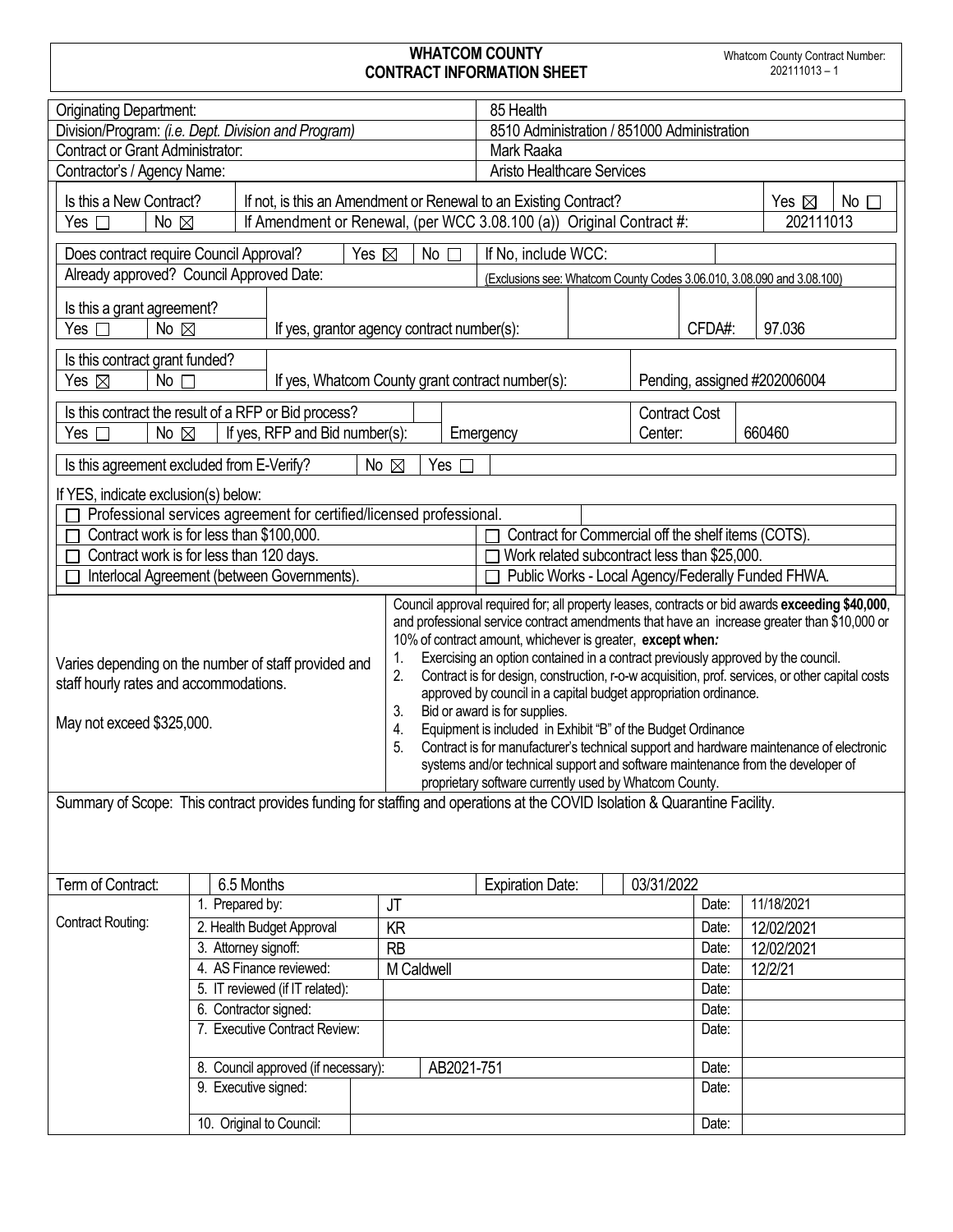Whatcom County Contract Number:

202111013 – 1

## **WHATCOM COUNTY CONTRACT AMENDMENT**

**PARTIES: Whatcom County <b>AND CONTRACTOR: Whatcom County Health Department <b>Aristo Healthcare Services 509 Girard Street 4500 9th Ave NE Bellingham, WA 98225 Seattle, WA 98105**

**CONTRACT PERIODS: Original: 09/21/2021 – 12/31/2021 Amendment #1: 01/01/2022 – 03/31/2022**

# **THE CONTRACT IDENTIFIED HEREIN, INCLUDING ANY PREVIOUS AMENDMENTS THERETO, IS HEREBY AMENDED AS SET FORTH IN THE DESCRIPTION OF THE AMENDMENT BELOW BY MUTUAL CONSENT OF ALL PARTIES HERETO**

## **DESCRIPTION OF AMENDMENT:**

- 1. Extend the term of the contract through 03/31/2022.
- 2. Amend the designated Administrative Officer in the original contract under "General Terms, Section 37.2, Notice", as follows:

Mark Raaka, COVID-19 Response Manager Whatcom County Health Department 1500 N State Street Bellingham, WA 98225 360-303-2309 [MRaaka@co.whatcom.wa.us](mailto:MRaaka@co.whatcom.wa.us)

- 3. Revise Exhibit A Scope of Work, to update the language to reflect current operations and remove staffing for the Site Supervisor position.
- 4. Replace Exhibit B Compensation, to increase estimated funding by \$125,000 for the extended contract period.
- 5. Funding for the total contract period (09/21/2021 03/31/2022) is not to exceed \$325,000.
- 6. All other terms and conditions remain unchanged.
- 7. The effective start date of the amendment is 01/01/2022.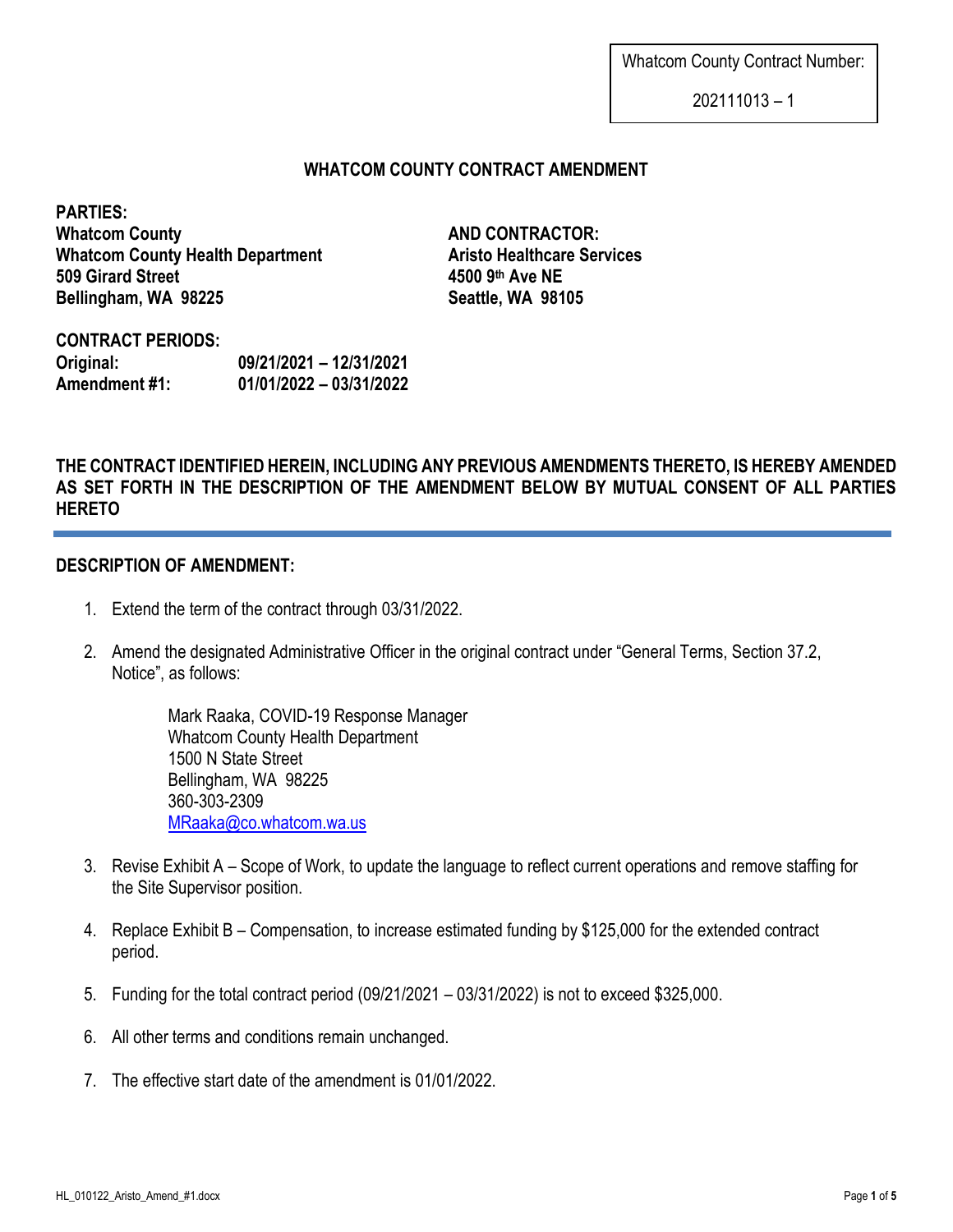**ALL OTHER TERMS AND CONDITIONS OF THE ORIGINAL CONTRACT AND ANY PREVIOUS AMENDMENTS THERETO REMAIN IN FULL FORCE AND EFFECT. ALL PARTIES IDENTIFIED AS AFFECTED BY THIS AMENDMENT HEREBY ACKNOWLEDGE AND ACCEPT THE TERMS AND CONDITIONS OF THIS AMENDMENT. Each signatory below to this Contract warrants that he/she is the authorized agent of the respective party; and that he/she has the authority to enter into the contract and bind the party thereto.**

| APPROVAL AS TO PROGRAM:              |                                              |      |
|--------------------------------------|----------------------------------------------|------|
|                                      | Mark Raaka, COVID-19 Response Manager        | Date |
|                                      |                                              |      |
| DEPARTMENT HEAD APPROVAL:            | Erika Lautenbach, Health Department Director | Date |
|                                      |                                              |      |
| APPROVAL AS TO FORM:                 | Royce Buckingham, Prosecuting Attorney       |      |
|                                      |                                              | Date |
| FOR THE CONTRACTOR:                  |                                              |      |
|                                      | Chris Singh, CEO                             |      |
| <b>Contractor Signature</b>          | <b>Print Name and Title</b>                  | Date |
| FOR WHATCOM COUNTY:                  |                                              |      |
|                                      |                                              |      |
| Satpal Singh Sidhu, County Executive |                                              | Date |
|                                      |                                              |      |
| <b>CONTRACTOR INFORMATION:</b>       |                                              |      |
| <b>Aristo Healthcare Services</b>    |                                              |      |
| 4500 9th Ave NE                      |                                              |      |
| Seattle, WA 98105<br>206-456-2463    |                                              |      |
| chrisea@aristohealthcareservices.com |                                              |      |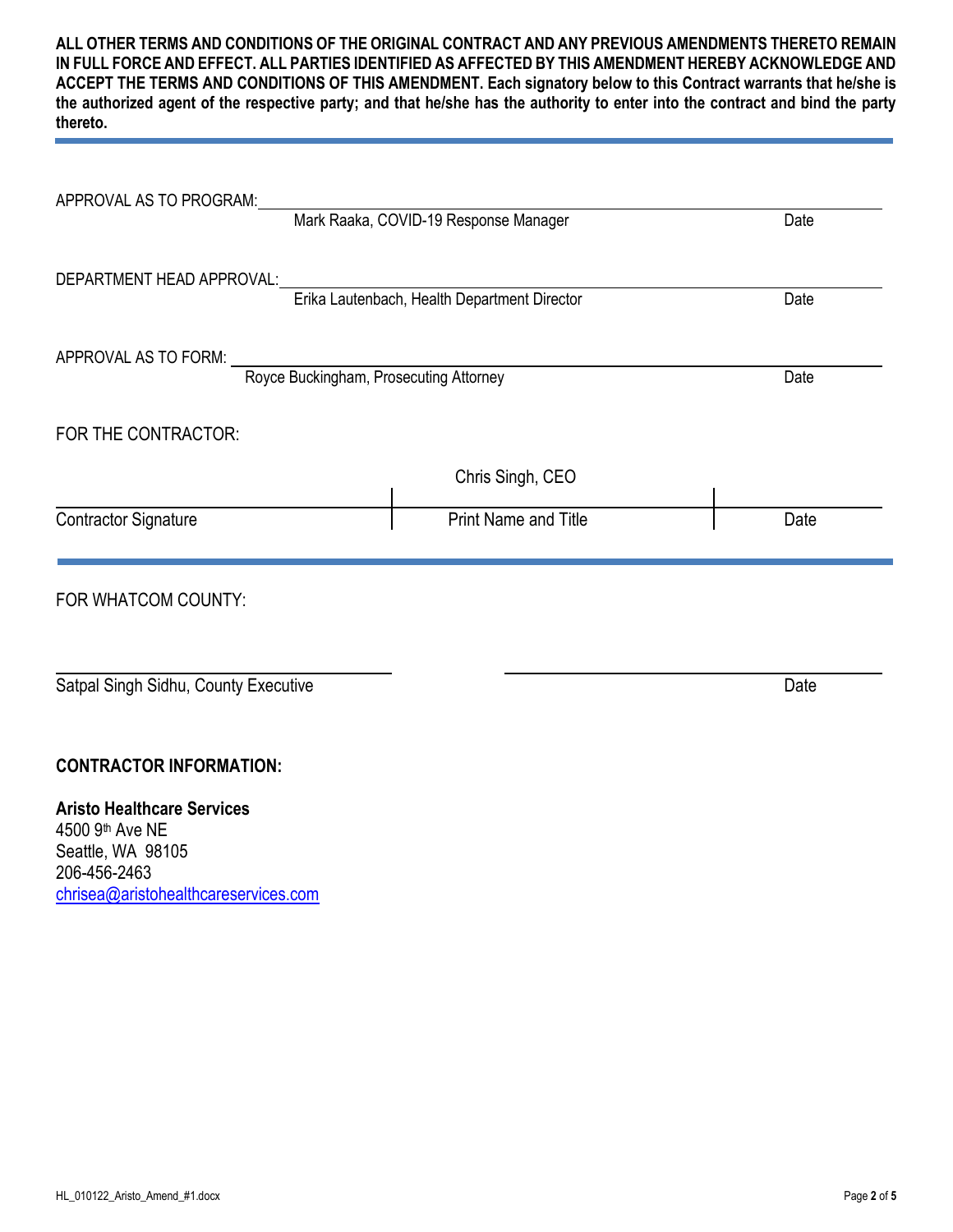#### **EXHIBIT "A" – Amendment #1** (SCOPE OF WORK)

### **I. Background**

During the COVID-19 pandemic, it is necessary for Whatcom County to implement actions that will mitigate the spread of the disease and provide basic services in support of public health for the community at large. In order to respond to people in need of isolation and quarantine, who have no other options to accomplish such, Whatcom County opened a COVID-19 Isolation and Quarantine Facility (Facility). Since March of 2020, Lighthouse Mission and SeaMar Community Health Centers provided on-site support to ensure operational, social distance, and public health related concerns were addressed at the Facility, however, both agencies ended their services at the Facility on 9/30/2021. Road2Home assumed administrative oversight of daily operations at the Facility and continue to partner with Aristo to fill immediate staffing gaps in order to continue seamless operations of the Facility.

Aristo Healthcare Services (Aristo) provides temporary, per-diem, temp-to-hire and contract staffing services. This contract provides funding for Aristo to fill staffing gaps at the Facility. Accordingly, Aristo Healthcare Services, LLC will provide immediate, supplemental staffing of the Facility, as set forth below.

#### **II. Statement of Work**

Facility staff provided by Aristo will include support staff, supported by Road2Home, who will provide guidance and consultation as necessary.

All support staff must hold one or more of the following licenses and/or certifications:

- Home Care Aide HM
- Health Care Assistant HCA
- Certified Nursing Assistant CNA
- Nursing Assistant Registered NAR
- Medical Assistant Certified MA-C
- Medical Assistant Registered MA-R
- Community Health Worker CHW
- Social Worker SW

Personal protective equipment and other infection-control practices will be employed at all times, as necessary. The County will provide infection control guidelines for use by all staff at the Facility.

Aristo shall assume no responsibility or liability for the Facility, which shall be the sole and exclusive responsibility of the County.

Security services will be on-site and will be provided by a separate, private firm.

The County or the owner of the motel housing units will be responsible for general repairs and maintenance as well as providing for utility services.

Following are duties expected to be provided by on-site Aristo personnel, but are not inclusive and may be altered as programming requires. These tasks are intended to ensure the functioning of the daily operations of the Facility. It is not expected that Aristo staff will provide any hands-on assistance with guests, but instead support guests with the following activities.

- 1. Assist with delivery and pick-up of daily meals to Facility.
- 2. Assist with linen exchanges and laundry services to Facility.
- 3. Assist with directing regular waste disposal from each housing unit.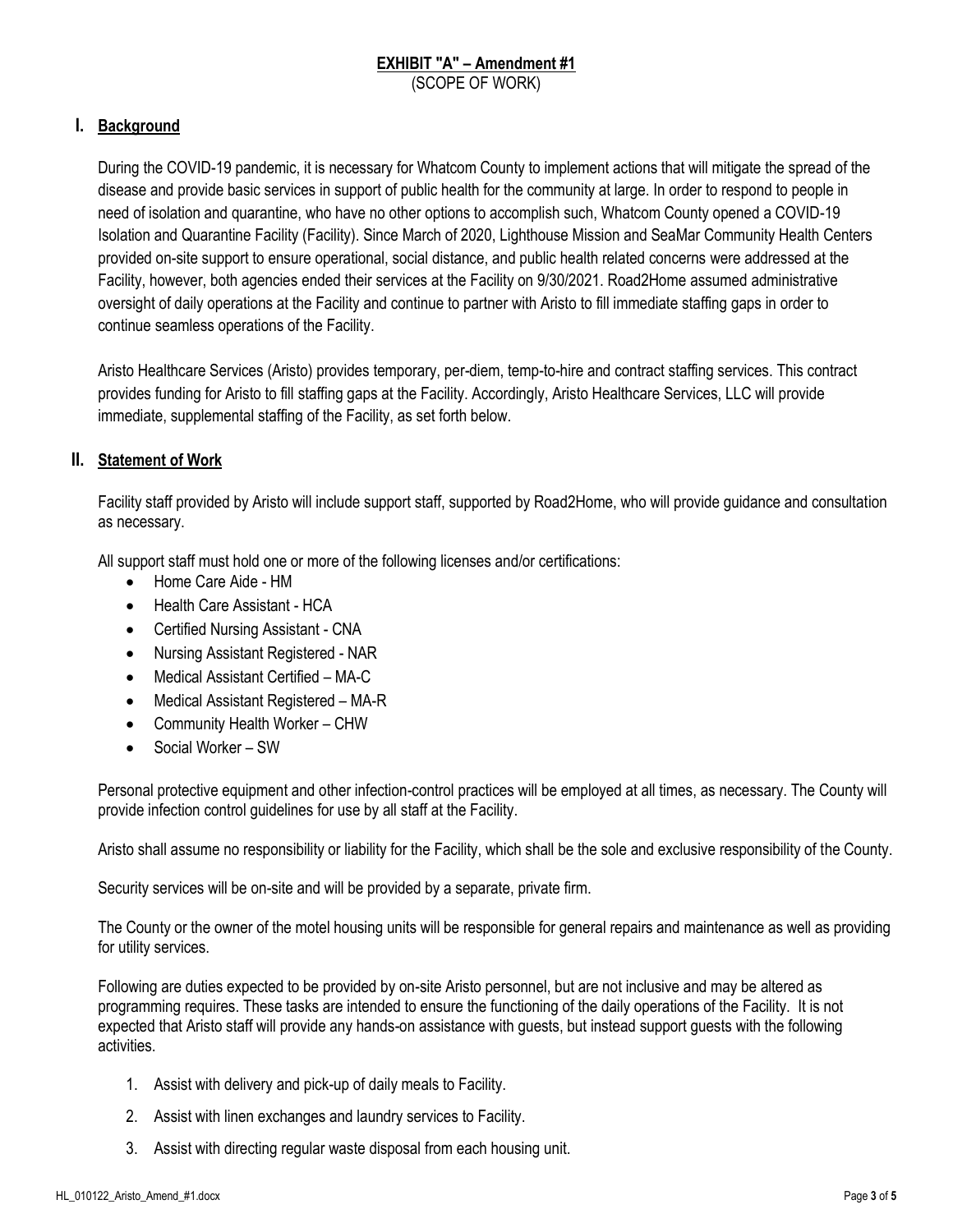- 4. Prepare vacant rooms that have been cleaned and sanitized for the next guest by making beds and providing towels and toiletries.
- 5. Assist with communication connections between guests and their healthcare providers if a resident is unable to accomplish this independently.
- 6. Guide and direct guests on appropriate behaviors that promote sufficient social distancing, isolation, quarantine, hygiene, and sanitation.
- 7. Assist with on-site services that may include sanitation of housing units upon discharge of a resident, security practices and concerns, on-site healthcare provision, and access/egress of the property/facility.
- 8. Assist coordination with guests to access help for housing unit issues that may include Wi-Fi access, repairs and maintenance, or communications problems that may arise.
- 9. Assist Road2Home with scheduling of on-site staff at the Facility, as necessary.